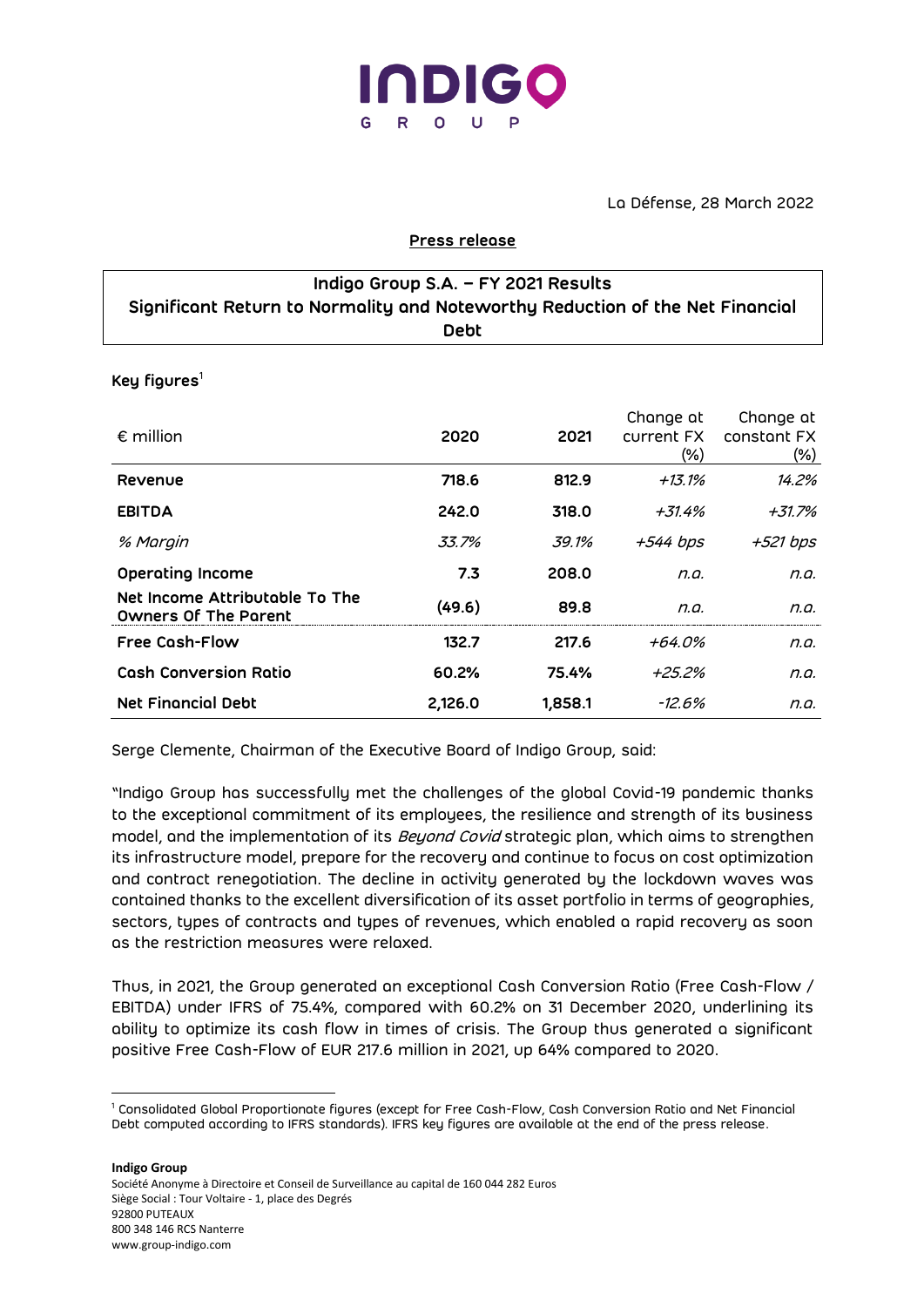

In addition, in 2021, Indigo Group continued its strategy of focusing on and strengthening its position in markets where the Group holds a controlling position and sees opportunity to become a major infrastructure player. After exiting Panama in February with the sale of its 50% stake in City Parking Panama, it concluded in December the sale of its 50% stake in LAZ Karp Associates LLC to its historical partner LAZ Karp Partners LLC at an EBITDA<sup>2</sup> multiple of 13.5x. This joint venture, which is accounted for under the equity method in the Group's consolidated accounts, operates exclusively in the United States, mostly under management contracts and short-term leases. In its other geographies, the Group confirmed its growth strategy and succeeded in enriching its portfolio through targeted long-term infrastructure investments. In France, the agreements signed in June 2021 with Transdev and Covivio groups led to the acquisitions of their on-street parking activities in January 2022, which are in line with the Indigo Group's strategy of solid and profitable long-term growth and reinforce its positioning as a key partner of the public and private sectors in complementary geographies.

Since the emergence of the Covid-19 pandemic, Indigo Group has managed to maintain excellent liquidity and confirmed its prudent financing policy, notably thanks to the absence of financing needs before 2025, the absence of covenants and a liquidity of 750 million euros as of 31 December 2021, including 450 million euros of net cash and 300 million euros of undrawn RCF. This liquidity has improved considerably in 2021 thanks to the positive Free Cash-Flow generated, the disposal of the stake in LAZ Karp Associates LLC and the prudent investment and dividend policy implemented since the beginning of the crisis. The Group's strong liquidity position and good business recovery were underlined by the upgrade of Indigo Group's outlook from negative to stable and the confirmation of its BBB- rating by S&P Global Rating in July 2021.

There are still many uncertainties regarding the evolution of the health situation but also the geopolitical context in Eastern Europe, and therefore their consequences on the economic situation and purchasing power. Our diversified portfolio, which is mainly concessionary, and our long-term business model, which is well adapted to the major current and future challenges in which the Group positions itself as a creator of space for peaceful city motion, will continue to show their resilience and endurance in 2022."

Revenues increased by 14.2% at constant exchange rates compared to 2020 following the rapid recovery in activity as soon as the restrictive measures were eased, thanks to the excellent diversification of the Group's asset portfolio:

\*\*\*\*\*\*\*\*\*\*

Geographic diversification with a presence in 11<sup>3</sup> countries in 2021, with the Group generating 50% of Global Proportionate revenues<sup>4</sup> outside France;

**Indigo Group**

Société Anonyme à Directoire et Conseil de Surveillance au capital de 160 044 282 Euros Siège Social : Tour Voltaire - 1, place des Degrés 92800 PUTEAUX 800 348 146 RCS Nanterre www.group-indigo.com

<sup>2</sup> 2019 EBITDA of LAZ Karp Associates LLC before IFRS 16 treatment

<sup>&</sup>lt;sup>3</sup> Excluding Panama following the disposal of the Group's stakes in City Parking Panama in February 2021

<sup>4</sup> Global Proportionate revenues 2021 excluding MDS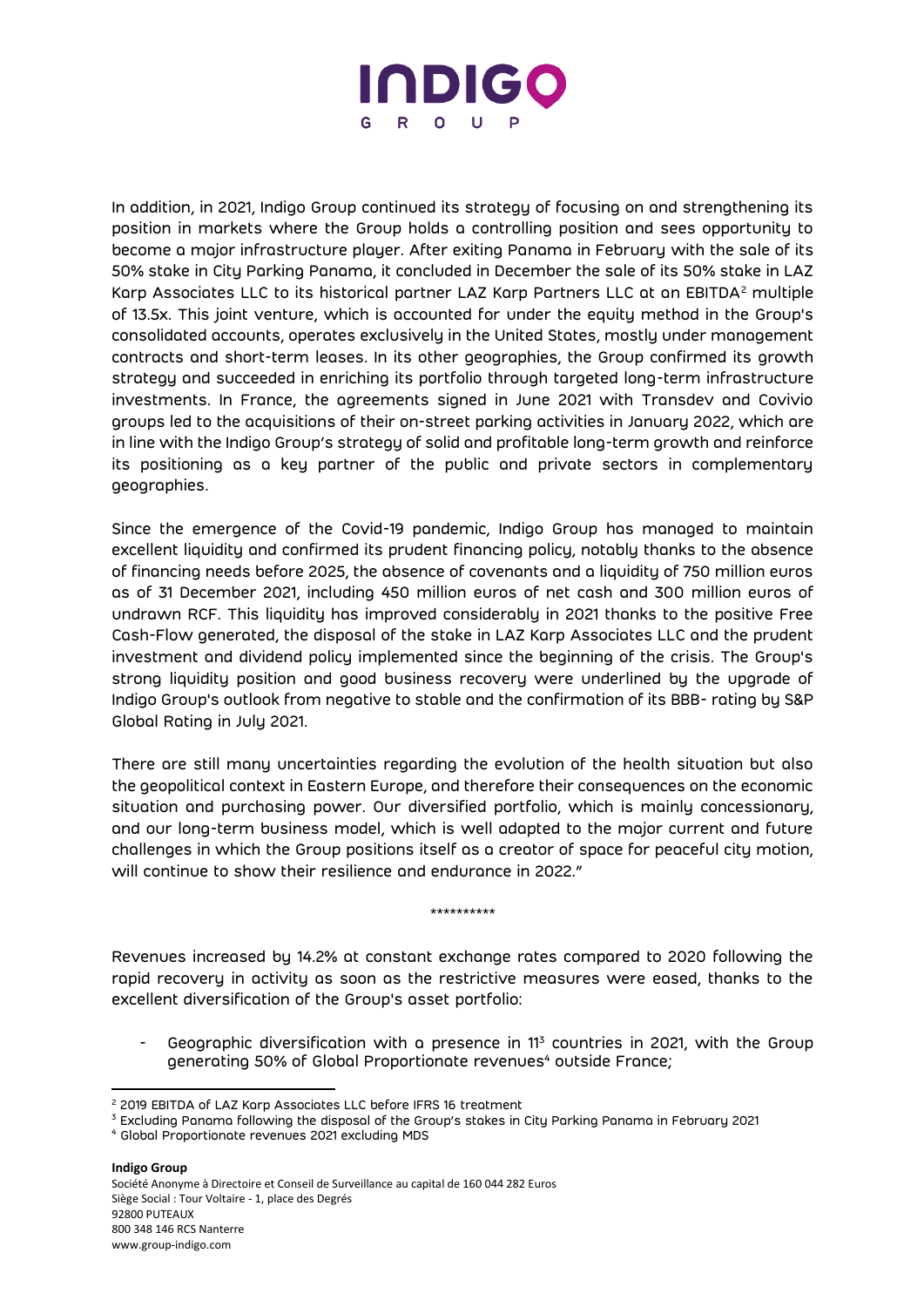

- Diversification by segment, with 66% of IFRS revenues<sup>5</sup> coming from parking lots located close to several city-center generators;
- Contractual diversification with 85% of its Global Proportionate EBITDA<sup>6</sup>,<sup>7</sup> generated by infrastructure contracts of which 12% by full ownership, 85% by concessions and 4% by long-term leases; concessions benefit from a more protective framework than leases in case of financial imbalance;
- Diversification of the types of revenue generated: hourly revenue (44% of European<sup>8</sup> revenues<sup>4</sup>), subscribers (30% of European<sup>8</sup> revenues<sup>4</sup>), and other revenues (26% of European<sup>8</sup> revenues<sup>4</sup>), which include in particular management fees and on-street revenues.

In line with its strategic commitment to strengthen its long-term model and to diversify its segments (downtown, hospitals, tourism, etc.), the Group completed the acquisitions of 8 freehold parks in Bezons, Bobigny, Bordeaux, Caen and Nice in France, as well as in Luxembourg, Brazil and Canada.

In Europe, Indigo Group was awarded several significant contracts in 2021: in France, the concessions for the renewal of four car parks in Mulhouse for 10 years, the on-street and three car parks in Pontoise for more than 7 years, the Montparnasse Raspail car park in Paris for 18 years, as well as the Foch car park to be built in Saint-Jean-de-Luz for 38 years and the Phocéens and République car parks in Marseille for 7 years ; in Belgium, Indigo won two new long-term contracts (a lease in Ostend and a concession in Brussels) and nine short-term service or operating concession contracts; in Poland, Indigo obtained a total of 12 contracts (service and lease), which enabled it to establish a long-term presence in several provinces and major cities in the country; and in Spain, Indigo renewed the Mena lease in the city of Málaga for a period of 12 years.

In Brazil, Indigo signed 13 new leases, including, at the end of the year, a prestigious 10-year contract to manage the 9,000-space car park of Guarulhos airport near Sao Paulo, the largest airport in South America with over 40 million passengers in 2019. In September 2021, Indigo also renewed leases with BR Malls for 5 years to operate 20 shopping mall parking lots across the country.

Finally, in China, the Sunsea-Indigo joint venture continued its commercial efforts to develop its business. In addition to the service contract in Tongzi (Guizhou Province) signed in the first half of 2021, a first concessionary contract in Yangcheng (Jincheng, Shanxi Province) was signed and started in the second half of 2021.

The residual duration<sup>9</sup> of the Group's infrastructure portfolio is slightly lower in 2021, amounting to 27 years compared with 28 years in 2020.

**Indigo Group**

Société Anonyme à Directoire et Conseil de Surveillance au capital de 160 044 282 Euros Siège Social : Tour Voltaire - 1, place des Degrés 92800 PUTEAUX 800 348 146 RCS Nanterre www.group-indigo.com

<sup>5</sup> IFRS revenues 2021 excluding MDS

<sup>6</sup> Global Proportionate EBITDA 2021 excluding MDS, before IFRS 16 treatment

<sup>7</sup> 91% of 2021 IFRS EBITDA excluding MDS, before IFRS 16 treatment

<sup>&</sup>lt;sup>8</sup> Excluding Poland

<sup>&</sup>lt;sup>9</sup> Weighted average residual maturity of infrastructure business based on Global Proportionate normative Free Cash-Flow in 2021, assuming a 99-year duration for ownerships and exercise of options for long-term leases with renewal at INDIGO's discretion, excluding car parks under construction but not yet operating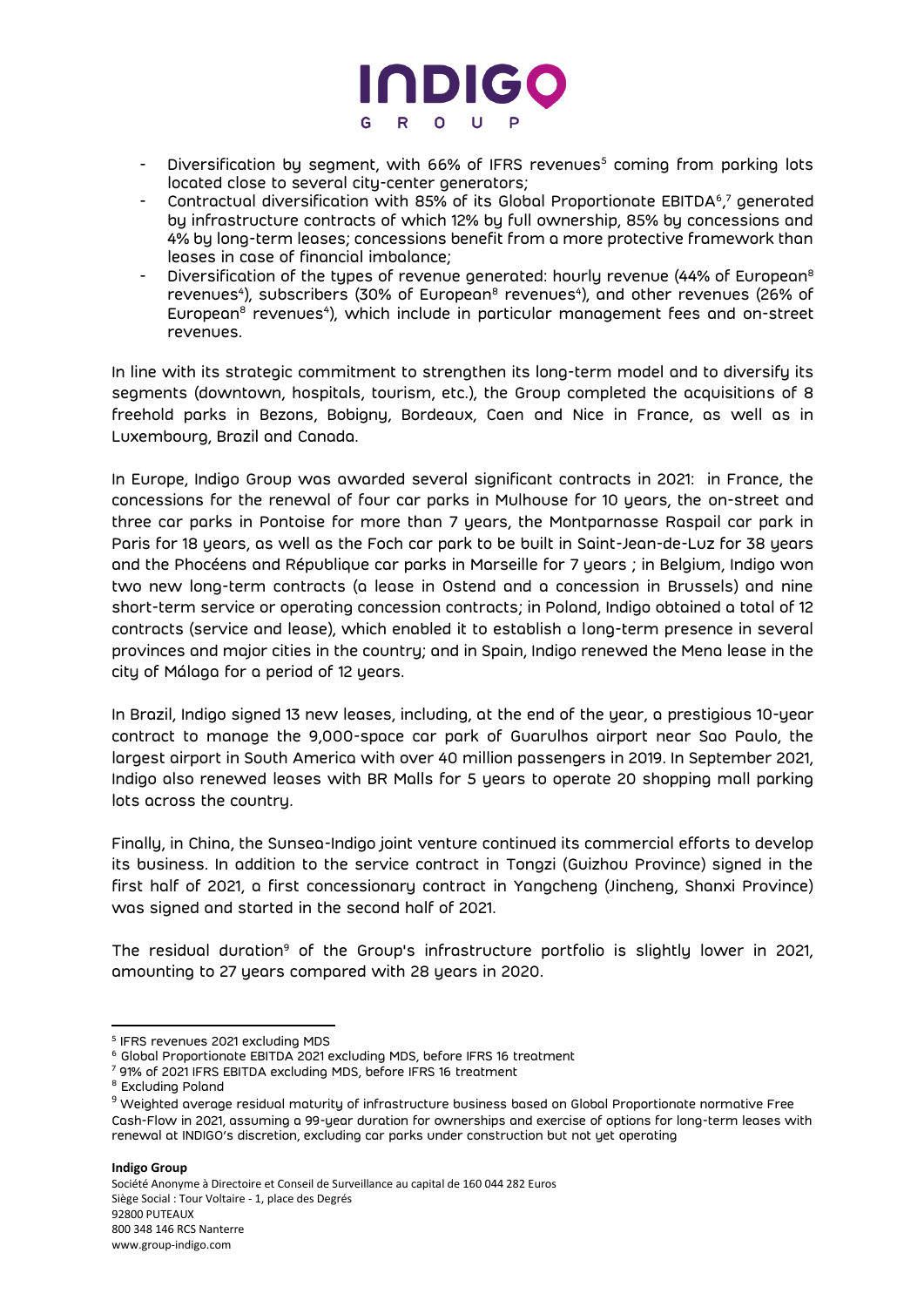

In 2021, Indigo Group has been continuing to focus on and enrich its CSR and ESG (Environment, Social and Governance) strategy implemented several years ago and placed at the heart of its "Beyond Covid" plan. The Group defined a "Go for Climate" plan, based on the reduction of its greenhouse gas emissions and on carbon offsetting. The Group has set itself the objective of becoming carbon neutral in its activities by 2025 on its scopes 1 and 2.

The audited consolidated statements of Indigo Group on 31 December 2021 are available in French and English on the Group's website at www.group-indigo.com under the Investors / Financial results section. The audit procedures on the consolidated financial statements have been performed. The certification report is being issued.

The non-financial performance statement of Indigo Group for 2021 is available in French and English on the Group's website at www.group-indigo.com under the CSR / Publications section.

| $\epsilon$ million                                     | 2020    | 2021    | Change at<br>current FX<br>$(\% )$ | Change at<br>constant FX<br>$(\%)$ |
|--------------------------------------------------------|---------|---------|------------------------------------|------------------------------------|
| Revenue                                                | 517.0   | 576.2   | +11.5%                             | $+11.6\%$                          |
| <b>EBITDA</b>                                          | 220.5   | 288.5   | +30.8%                             | +30.8%                             |
| % Margin                                               | 42.7%   | 50.1%   | +741 bps                           | +737 bps                           |
| <b>Operating Income</b>                                | 0.3     | 202.5   | n.a.                               | n.a.                               |
| Net Income Attributable To<br>The Owners Of The Parent | (49.6)  | 89.8    | n.a.                               | n.a.                               |
| <b>Free Cash-Flow</b>                                  | 132.7   | 217.6   | +64.0%                             | n.a.                               |
| <b>Cash Conversion Ratio</b>                           | 60.2%   | 75.4%   | +25.2%                             | n.a.                               |
| <b>Net Financial Debt</b>                              | 2.126.0 | 1,858.1 | -12.6%                             | n.a.                               |

## **Key figures (IFRS)**

# INDIGO: opening space for peaceful city motion

\*\*\*\*\*\*\*\*\*\*

\*\*\*\*\*\*\*\*\*\*

**Indigo Group**

**Analysts / investors contact: Press contact:** Noe Poyet Benjamin Voron ir@group-indigo.com benjamin.voron@group-indigo.com

**Indigo Group** Société Anonyme à Directoire et Conseil de Surveillance au capital de 160 044 282 Euros Siège Social : Tour Voltaire - 1, place des Degrés 92800 PUTEAUX 800 348 146 RCS Nanterre www.group-indigo.com